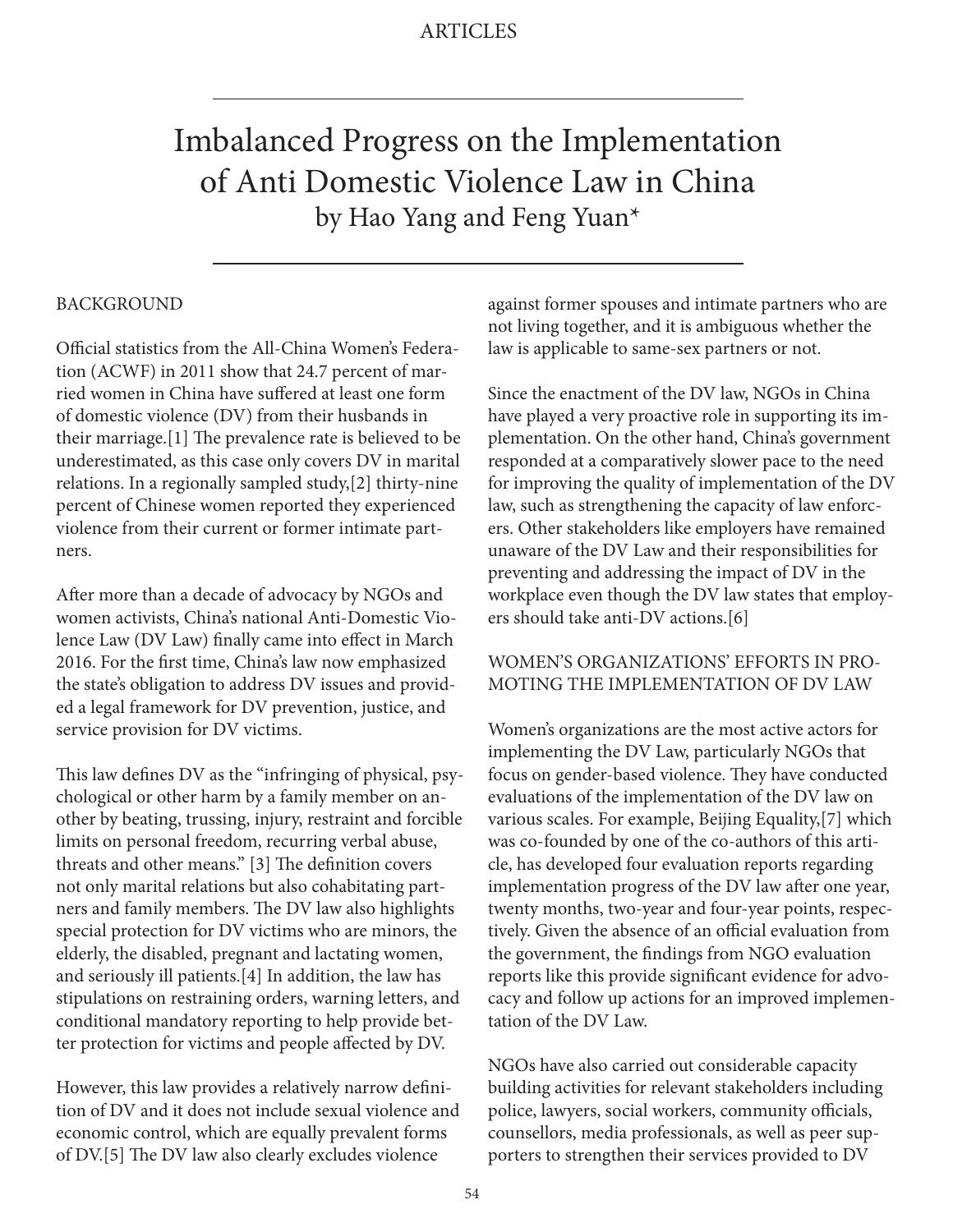#### ARTICLES

victims.

In addition, women's NGOs have been working on DV issues in many marginalized groups, such as disabled women, women living with HIV/AIDS, and LGBTI groups. For instance, Common Language[8] started to pay attention to DV issues of LGBTI groups since 2007 and completed the first study in China on DV implications on LBT women in 2009.[9] Based on DV cases among LGBTI groups, Common Language also conducted thorough analysis of gaps of implementation of the DV law, and barriers LGBTI people face when responding to DV.[10] Women's Network Against AIDS China[11] conducted a survey of the DV Experience of HIV Positive Women and Girls in 2016.[12] The survey shows 47.7 percent[13] of women living with HIV/AIDS experienced at least one type of domestic violence and they encountered substantial difficulties in access to justice and service due to their HIV status, low awareness, lack of enabling environment and existing quality service. NGOs have shared findings and policy recommendations from these studies with representatives from the National People's Congress to call their attention and advocate for future policy change. Several NGOs also carried out sensitization activities for service providers to address DV from a marginalized groups' perspective and built capacity for women living with HIV/AIDS, LGBTI and disabled women on preventing and responding to DV.

#### PROGRESS MADE BY THE STATE SECTORS IN IMPLEMENTING THE DV LAW

Since the enforcement of the law, several government departments at the national level, such as the Ministry of Justice, Supreme Court, ACWF, and local governments in 24 provinces have promulgated supporting measures to provide implementation guidelines for the DV law.[14] Law makers at the national level and in seven provinces have conducted inspections and field visits to monitor the implementation of the DV Law. [15] By March 2020, the four provinces of Shandong, Hunan, Hubei and Guizhou have enacted their provincial anti-DV Regulations.[16]

An important measure stemming from the new law aims to warn perpetrators and protect DV survivors, resulting in warning letters issued to minor offenders by police in most provinces [17] and protection orders were issued by court in most prefectures during the

past four years. For example, the court had issued 5,749 protection orders in total by December 2019, with 2,004 protection orders issued in 2019, nearly tripling the amount issued three years ago (687).[18] The applicants of the protection orders tend to become more diverse, for example, the Changsha Women's Federation[19] have taken initiatives in applying for protection orders on behalf of female survivors.

Prosecution and detention took place in some provinces and perpetrators have received legal penalties. According to the Supreme People's Procuratorate, 5,134 people were prosecuted for DV crimes in 2016. [20] During their evaluation, Beijing Equality observed 304 media reports of DV incidents, and in 73 of them the police arrested the perpetrator. In some other cases, the court detained perpetrators who violated the protection order.[21]

Local public security bureaus have started to understand more about DV issues and are being more responsive to DV cases than before. More than ten governments at provincial and municipal levels developed concrete measures for police to handle DV cases and issue warning letters.[22] Local Public Security Bureaus in some areas such as Hunan province have also conducted training sessions on DV for police officers.[23]

The state-owned media increasingly covered DV related news and incidents in March and November, during International Women's Day and International Day of Elimination of Violence Against Women. The media reached out to women's organizations more often for information on DV issues and women's organization themselves also utilized social media to raise their voice related to DV issues. Between 2016 and 2018, at least 5,382 pieces of information on DV were published through various news outlets and forty-two percent of them were released by women's organizations.[24]

#### GAPS IN IMPLEMENTATION OF THE DV LAW

Despite the progress made during the past four years, there are still considerable challenges in effectively implementing the DV Law.

Although local rules of implementation of the DV law were issued at the provincial level and some govern-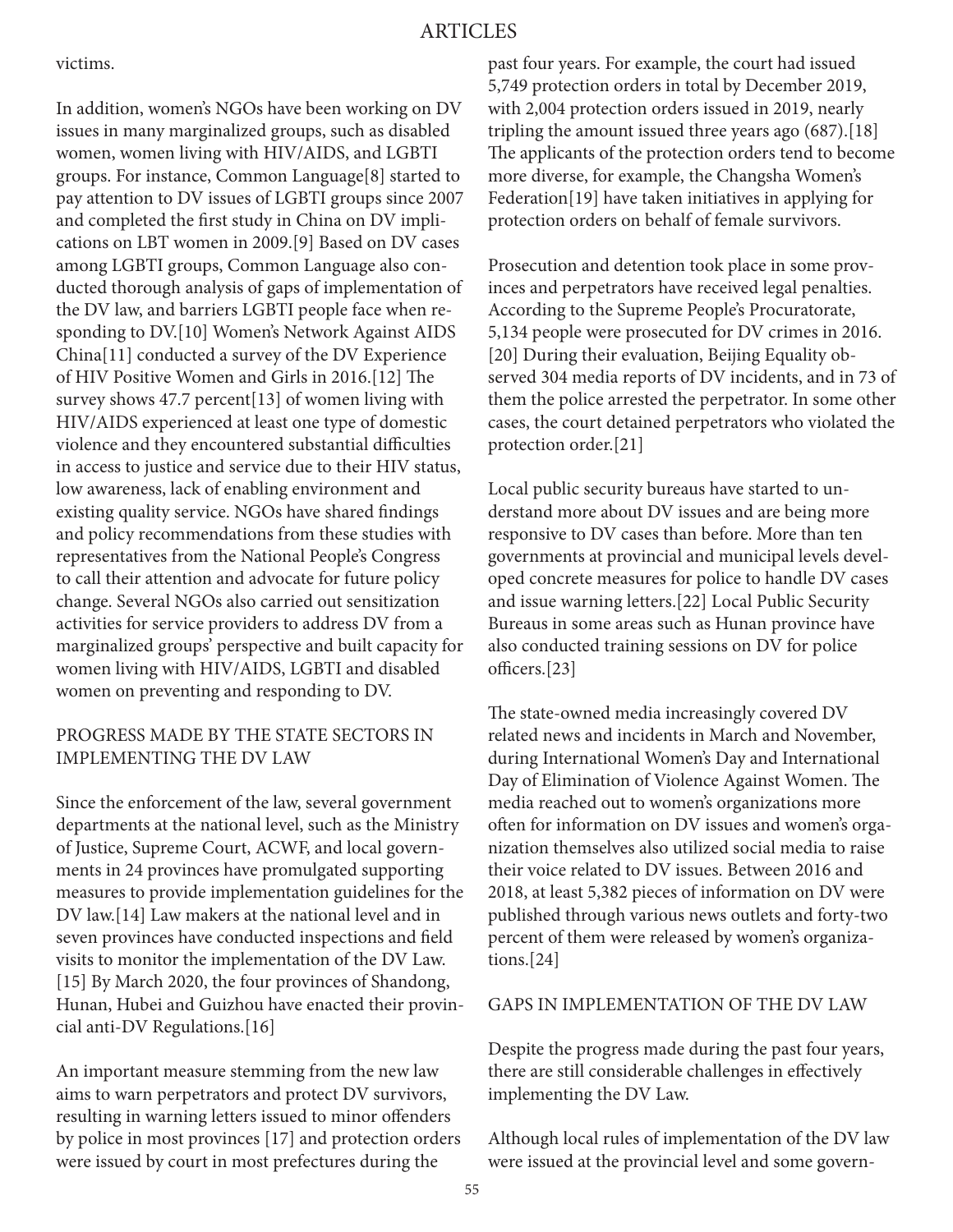## ARTICLES

ment departments at the national level also promulgated their supporting measures, there is a lack of comprehensive rules or guidance for implementation at the national level, which is needed to clarify detailed procedures, specific responsibilities and division of labor among different government departments for a more coordinated and collaborative response to DV.

Written warning letters against perpetrators as well as protection orders are being issued by the police and the courts in most provinces for a better protection of the victims. However, due to the inadequate awareness and capacity of the police, the potential of the written warning letters has not been fully utilized. For instance, police received 238 DV cases in Dezhou of Shandong province between January to November 2017, but only issued 28 warning letters.[25] Beijing Equality in their evaluation report stated that police officers in many places were still not aware of their responsibilities of issuing written warnings or the procedures.[26] It is not uncommon for police officers to ignore the request from the survivors for issuing warning letters or not to even file their complaints. Unless serious injuries are involved, the police usually refuse to assist the survivors to go to hospital, examine injuries, apply for protection orders on their behalf, or refer them to other available services.

There is also a limited number of issued protection orders. The approval rate of protection orders was sixty-three percent in 2018.[27] According to Beijing Equality's analysis of 560 Written Judgements, the withdrawal rate had reached 21.5 percent in 2018.[28] In addition, because of the conservative definition of DV in the DV Law, the protection order is rarely applicable or available to former partners or divorced couples who may still suffer from incidents of domestic violence. Local government departments and courts lack necessary human resources and expertise to properly implement judicial means, such as issuing the protection order or conducting follow up actions to ensure compliance by abusers and protection of victims. Finally, judges' inadequate understanding of the functions of the orders and procedures necessary for issuing protection orders also contributes to ineffective implementation.

It is still very challenging for the courts to verify the facts of DV due to insufficient evidence. Sometimes when the facts of DV are verified, the custody of the children is still granted to the perpetrators. Also, the DV Law requires stakeholders, such as trade unions, women's federations, federations of people with disabilities to educate or provide psychological counselling for perpetrators.[29] However, currently there are no such measures taken to rectify perpetrators' behavior and only a few NGOs have provided service for perpetrators.[30]

Although the law offers special protection to some vulnerable people like minors and the disabled, other marginalized groups, such as women living with HIV/ AIDS and LGBTI, are still absent from the attention of decision-makers. Based on the DV law, anti-DV practice is no longer limited to married couples and extended to cohabiting partners in some places. However, due to low awareness of this change in the law, stakeholders such as police, village or community committees, and women's federations do not always respond to DV cases in non-marital relationships.

The utilization rate of existing DV shelters is extremely low. According to ACWF, there were over 2,000 shelters available but they only accommodated 149 people in 2015.[31] In addition, many shelters do not meet the needs of DV survivors because they are not well equipped with trained DV practitioners to provide high quality service for victims, such as psychological counselling and legal assistance.

The DV Law encourages multiple stakeholders to collaborate and present a coordinated effort to prevent and respond to DV issues. Concerning the role of key stakeholders, other than governments and social organizations, are listed in the DV Law as one of the players to raise awareness for the public and provide service for DV victims. However, the number of NGOs with a focus on addressing DV is quite limited and most of them are located in urban areas in Eastern and Southern China such as Beijing and Guangdong, leaving other parts of the country in urgent need of anti DV service.[32] Moreover, the anti DV NGOs face challenges of insufficient human resources and funding as well as inadequate technical capacity.[33]

The DV law also identified employers as one of the key stakeholders to prevent and respond to DV's impact in the workplace by educating perpetrators, providing support for DV victims and intervening in ongoing abuses. However, most employers have low awareness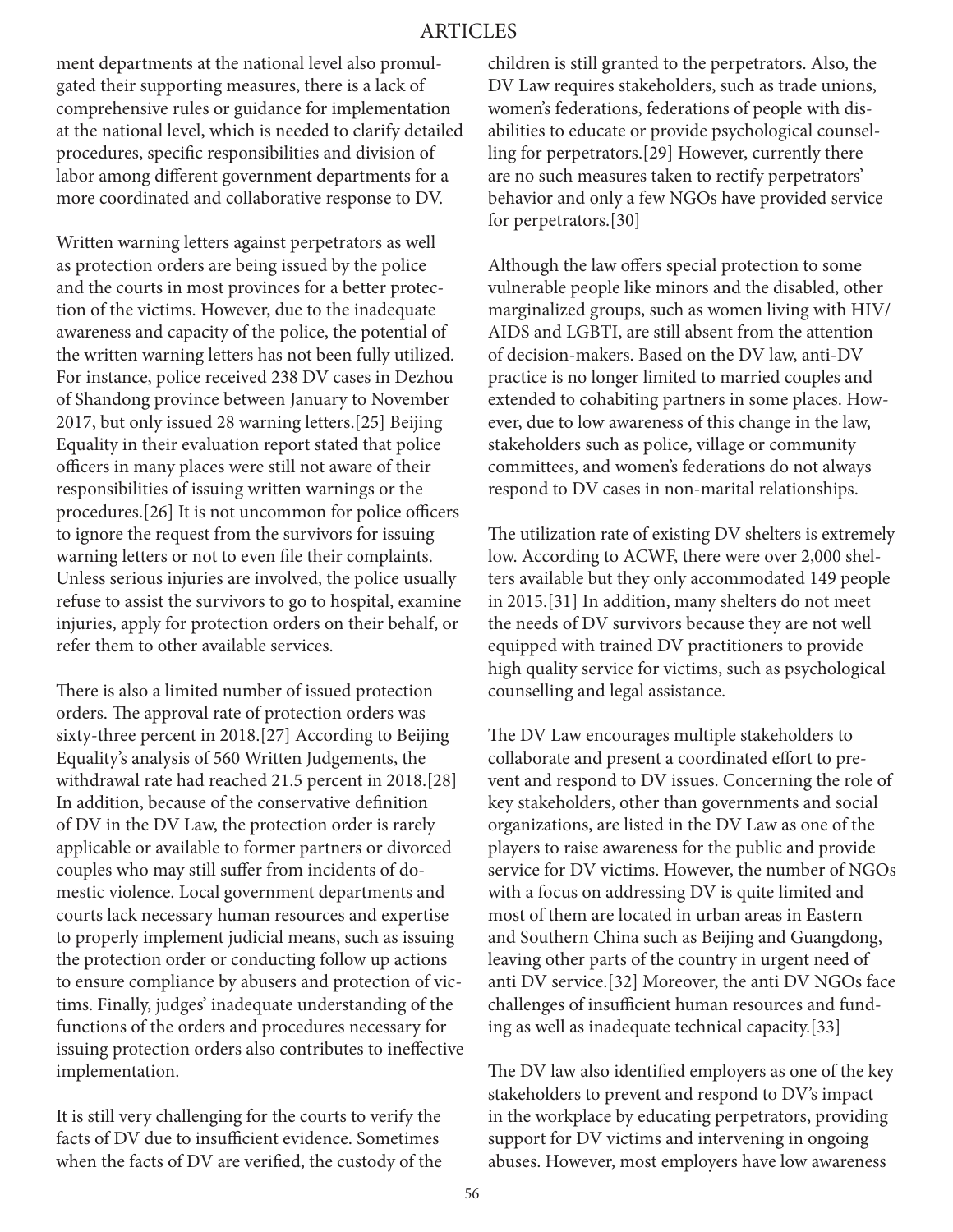# ARTICLES



COURT ROOM IN JIANGSU PROVINCE, PEOPLE'S REPUB-LIC OF CHINA BY WIKIMEDIA COMMONS USER PTRUMP 16, CC-BY-SA.

of DV, DV law, or their responsibilities for addressing DV in the workplace.[34]

## RECOMMENDATIONS ON IMPROVING THE IM-PLEMENTATION OF THE DV LAW

Based on the imbalanced progress of implementation of the DV Law and its challenges, NGOs and practitioners urge the National People's Congress to carry out law enforcement investigations, inspections, and issue national level implementation guidelines for the DV law. The definition of DV should include sexual violence, economic control, and DV against a former spouse; elaborate specific procedures for granting protection orders; written warning letters and mandatory reporting; clarify roles and responsibilities among all stakeholders—including the leading agency in facilitating the cooperation among different departments in a coordinated response. It is suggested for the government to address a multi-sector cooperation model explicitly, it should set forth a multi-year anti-DV plan, increase the number of anti-DV projects in government purchased services, support the development of anti DV focused civil society organizations, and regularly monitor and evaluate the anti-DV work and

publish DV related data and information.[35]

Related agencies should also continue to strengthen the awareness and capacity for key stakeholders including police, lawyers, judges, prosecutors, women's federations and service providers on gender equality to handle DV cases and their responsibilities for effective implementation of the DV Law.[36]

\* Ms. Yuan Feng, co-founder of Equality, a NGO focus on gender-based violence, is an advocator for women's rights and gender equality in China since middle 1980s. After studied at Fudan University (Shanghai) and Graduate School of Chinese Academy of Social Sciences (Beijing), she became a journalist with the People's Daily and China Women's News during 1986-2006. Ms. Feng is also founding members, founding coordinator, or a board member of organizations such as Gender and Development Network in China, Anti Domestic Violence Network/Beijing Fanbao, Women's Network Against Aids/China, Center for Women's Studies at Shantou University (Guangdong province). She is the author and co-author of many publications, including Gender Dynamics, Feminist Activism and Social Transformation in China (China Policy Series) Edited by Guoguang Wu, Yuan Feng, Helen Lansdowne, Publisher: Taylor & Francis Ltd, Imprint: ROUTLEDGE, 2019. Ms. Feng is a current visiting scholar at University of Hong Kong, and Harvard University (USA) during 2001-2002, Lund University (Sweden) in 1998.

Ms. HAO Yang is a professional specialized in program management, research and policy advocacy in areas of promoting gender equality, women's and girls' empowerment, and child rights. She has worked with the UN and INGOs in China and abroad. Her expertise includes preventing and responding to gender-based violence, advancing women's economic participation, and strengthening gender mainstreaming in child protection, education, health, climate change and disaster risk reduction. Ms. HAO Yang holds a Master of Science degree on Gender and the Media from the London School of Economics and Political Science (LSE). Additionally, she is a Global Shaper of the World Economic Forum.

1 Report on Major Results of the Third Wave Survey on the Social Status of Women in China, All China Women's Federation, Nat'l Bureau of Stat. of China (2011), https://blogs.lse.ac.uk/ gender/2011/11/03/findings-from-the-third-survey-on-chinesewomens-social-status/ .

2 Wang Xiying, Qiao Dongping, & Yang Lichao, Hard Struggles in Times of Change: A Quantitative Study on Masculinities and Gender-based Violence in Contemporary China, Partners for Prevention, Beijing Normal Univ. (2013), http://www.partners4prevention.org/sites/default/files/resources/china\_qualitative\_ full report.pdf.

3 [Anti-Domestic Violence Law of the People's Republic of China] (promulgated by the Standing Committee of the Nat'l People's Congress, Dec 27, 2015, effective Mar. 1, 2016), http:// www.lawinfochina.com/display.aspx?id=20841&lib=law&EncodingName=big5 (China).

4 Id. at art. 5 ("The minors, the elderly, the disabled, pregnant